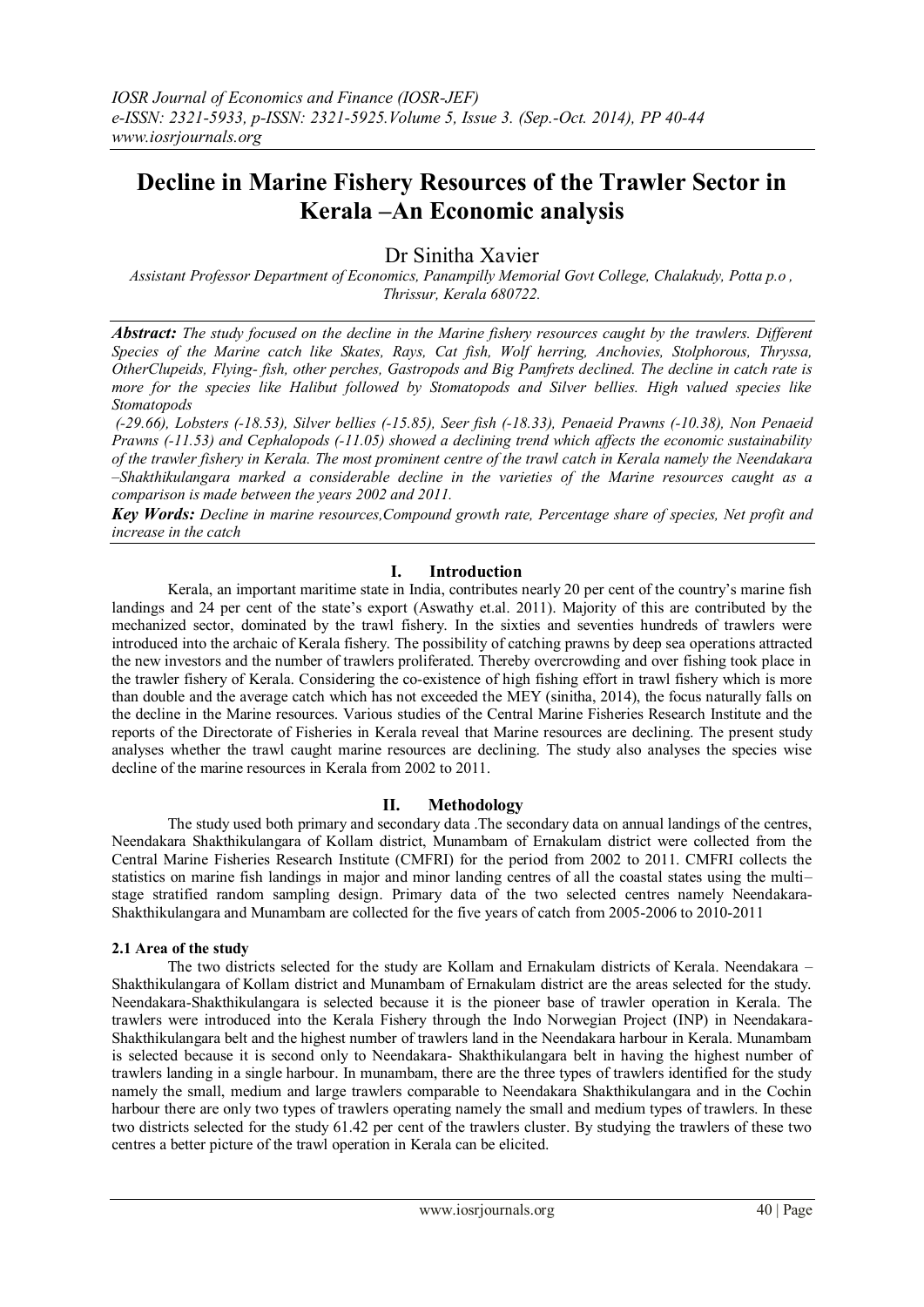## **2.2 Sample Frame**

The list of trawlers in the selected two areas of the study constitutes the sampling frame. First of all a composite list of all boat owners were extracted from the port offices of Neendakara and Munambam, MPEDA, fisheries offices of Neendakara and Vypin. The composite list thus received was sorted out on the basis of the continuous service of ten years, i.e. since 2002 to 2011. The veteran leaders from the Deep Sea trawl boat owners associations helped to identify the size of the trawlers.

### **2.3 Sample design**

The sample design is done on the basis of stratified sampling, the stratum being the length of the boat. In both Neendakara-Shakthikulangara and Munambam, the length of the boat varies from 48-70 plus footers.

**Ten per cent of the boats in each stratum constitute the sample. The stratum of the sample is explained in the following chart.**



**Thus total sample in the study is 199 trawl boats.**

#### **2.4 Data Collection, Management and Analysis**

The reference period for the collection of the primary data was August to May 2005-2006 to 2009- 2010, roughly two months being the trawler closure period. In total 199 schedules were administered on the owners of trawlers. The investment data was collected from the concerned boat owners through direct interviews. The operational cost data was collected from the log book maintained by the managers of the trawl boats. The catch data and the corresponding beach prices were enumerated for each trip. The duration of the data collection was once a week since trawlers undertake stay-overfishing. A compound annual growth rate of the species caught by the trawlers were done using the logarithmic form of the equation

Y = ab<sup>t</sup> et ……………… (1)

Then the compound growth rate (r) was computed by using the relationship

 $R = (Anti \log of b-1) \times 100$  ………… (2)

The compound growth rates were tested for their significance by the statistics given by r

$$
t = \frac{r}{SE} x r
$$
........(4)  
SE (r) = [100b x SE [Lnb] .........(5)

Lne

## **III. Result and Discussions**

#### **3.1 Compound Growth Rate of species caught by the trawlers.**

A compound growth rate of the species caught by the trawlers in both N.S.belt and Munambam are estimated. Growth rate is estimated to measure the past performance of economic variables. In the present context, it is used to find out the trend in the growth of the marine catch of trawlers from 2002 to 2011. The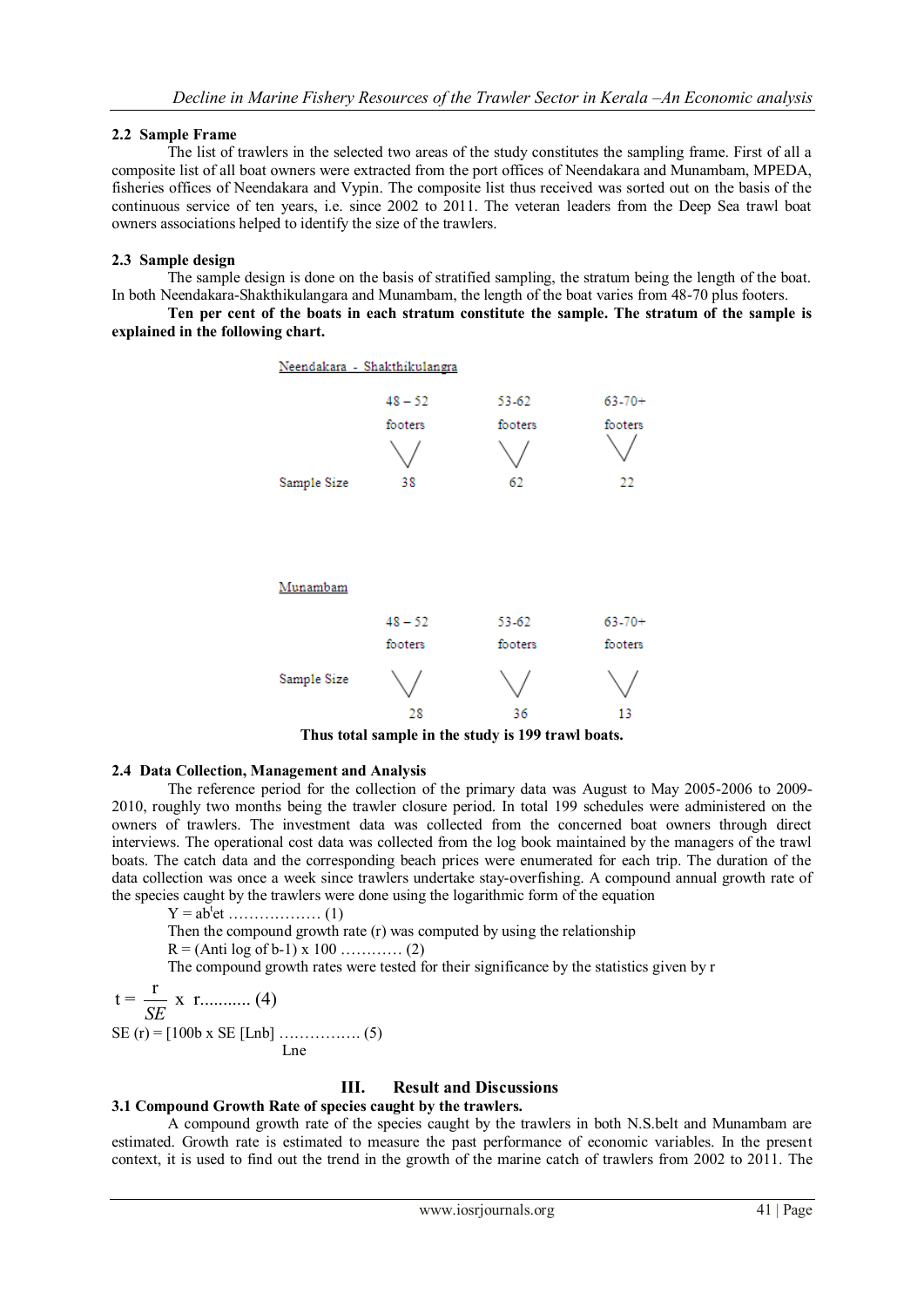compound growth rate of the important species caught by the trawlers in N.S.belt and Munambam are given in table 1.1

| Name of species                     | N. S. Belt | Munambam |
|-------------------------------------|------------|----------|
| <b>Sharks</b>                       | 0.33       | $-2.89$  |
| Wolf Herring                        | $-10.79$   | $-18.14$ |
| Oil Sardires                        | $-6.43$    | 3.86     |
| Stolephorus                         | $-16.01$   | $-12.4$  |
| Thryssa                             | $-7.68$    | $-10.66$ |
| Other clupeids                      | $-2.62$    | 32.17    |
| $\overline{\text{Lization}}$ fishes | 0.67       | 22.30    |
| Threadfin breams                    | 6.58       | 23.12    |
| Other perches                       | $-7.8$     | 9.96     |
| Croakers                            | $-8.64$    | 7.27     |
| Ribbon fishes                       | $-19.81$   | 14.98    |
| Horse mackerel                      | 26.73      | 38.68    |
| Scads                               | 6.64       | 21.14    |
| Carangids                           | NA         | 8.79     |
| <b>Silver Bellies</b>               | $-15.85$   | $-12.34$ |
| Indian mackerel                     | 27.15      | 47.58    |
| <b>Baracudas</b>                    | $-88$      | 18.47    |
| Soles                               | $-2.67$    | 13.16    |
| Penaeid prawns                      | $-10.38$   | 9.94     |
| Crabs                               | $-9.21$    | $-3.81$  |
| Cephalopods                         | $-11.05$   | 21.36    |
| Stomatpods                          | $-29.66$   | NA       |
| Silver bellies                      | $-15.85$   | NA       |
| <b>Big Pamfrets</b>                 | $-8.20$    | NA       |
| Rays                                | $-12.26$   | NA       |
| Rock cods                           | $-20.56$   | NA       |
| Halibut                             | $-31.81$   | NA       |
| Gastropods                          | $-11.05$   | NA       |
| Total                               | $-5.92$    | 16.58    |

**Table 1.1Compound Annual Growth Rate of the catch of trawlers**

#### Source: Data from CMFRI Cochin 2002-2011

The growth rate given in table 1.1reveals that Munambam has a positive growth rate of 16.58, whereas in the N.S.belt growth rate has come down to negative 5.92. The decline in catch rate is more for the species like Halibut followed by Stomatopods and Silver bellies. High valued species like Stomatopods (-29.66), Lobsters (- 18.53), Silver bellies (-15.85), Seer fish (-18.33), Penaeid Prawns (-10.38), Non Penaeid Prawns (-11.53), Cephalopods (-11.05) etc showed a declining trend which affects the economic sustainability of the trawler fishery in Kerala.

The declining trend of the catch of the trawlers in the N.S.belt and the overall decline of the high valued species like Stomatopods, Cephalopods, and Penaeid Prawns etc showed the declining tendencies of the net profit obtained from this centre. The owners of trawlers, scientists from CMFRI and the experts from the field agree with the view that there is destructive fishing practice since juveniles of fishes are destroyed during the trawling. There are biological and environmental reasons which lead to decline in the catches in Kerala. This has to be explored further.

## **IV. Percentage Shares of Different Species**

Table 1.2 compares the percentage share of all the species caught by the trawlers in the N.S.belt and Munambam during 2002 and 2011.

**Table 1.2** Percentage Share of the Different Species in Total Trawl Catch in Kerala (2002 -2011)

| ັ                      |                |      |
|------------------------|----------------|------|
| <b>Name of Species</b> | Share (%) 2002 | 2011 |
| <b>Sharks</b>          | 0.34           | .08  |
| <b>Skates</b>          | 0.11           | 0.14 |
| Rays                   | 0.60           | 0.07 |
| Eels                   | 0.13           | 0.25 |
| Cat fish               | 0.02           | 0.00 |
| Clupeids               | 0.00           | 0.00 |
| Wolf herring           | 0.14           | 0.03 |
| Oil Sardines           | 1.90           | 1.60 |
| Other Sardines         | 0.06           | 0.05 |
| Hilsa Shad             | 0.00           | 0.00 |
| Other Shads            | 0.01           | 0.05 |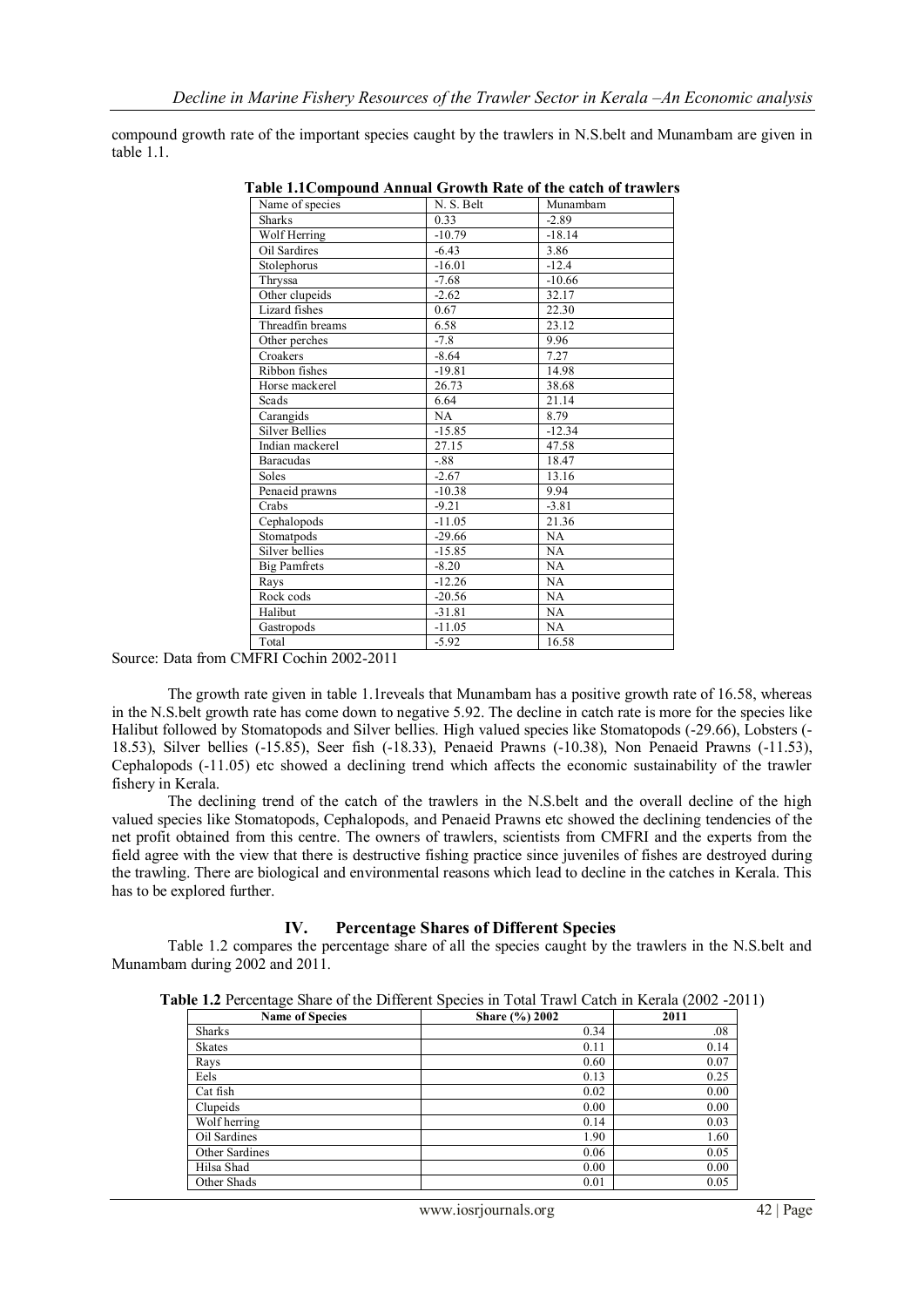| Anchovies              | 0.00   | 0.00     |
|------------------------|--------|----------|
| Coilia                 | 0.00   | 0.00     |
| Setipinna              | 0.00   | 0.00     |
| Stolephorus            | 3.96   | 1.77     |
| Thrissina              | 0.00   | 0.00     |
| Thryssa                | 2.05   | 0.69     |
| Other clupeids         | 0.31   | 0.62     |
| <b>Bombay Duck</b>     | 0.00   | 0.00     |
| Lizard fishes          | 3.19   | 4.74     |
| Halfbeaks & full beaks | 0.00   | 0.00     |
| Flying fishes          | 0.04   | 0.01     |
| Perches                | 0.00   | 0.00     |
| Rock cods              | 3.68   | 0.45     |
| Snappers               | 0.13   | 0.01     |
| $Pig$ – face breams    | 0.03   | 0.01     |
| Thread fin breams      | 14.60  | 27.71    |
| Other perches          | 5.93   | 1.20     |
| Goat fishes            | 0.01   | 0.04     |
| Thread fins            | 0.00   | 0.00     |
| Croakers               | 2.07   | 0.87     |
| Ribbon fishes          | 7.07   | 10.22    |
| Carangids              | 0.00   | 0.00     |
| Horse Mackerel         | 0.38   | 0.28     |
| Scads                  | 4.20   | 8.65     |
| Leather-Jackets        | 0.02   | 0.01     |
| Other Carangids        | 1.51   | 0.57     |
| Silver bellies         | 2.21   | 0.59     |
| Big - Jawed Jumper     | 0.14   | 0.13     |
| Pomfrets               | 0.00   | 0.00     |
| <b>Black Pomfrets</b>  | 0.06   | 0.14     |
| <b>Silver Pomfret</b>  | 0.17   | 0.17     |
| Chinese Pomfret        | 0.01   | 0.00     |
| Mackerels              | 0.00   | 0.00     |
| Indian Mackerel        | 0.73   | 4.53     |
| Other Mackerels        | 0.00   | 0.00     |
| Seer fishes            | 0.00   | 0.00     |
| S.Commersoni           | 0.67   | 0.08     |
| S.Guttatus             | 0.01   | 0.00     |
| S.Lineglatus           | 0.00   | 0.00     |
| Acanthocybiumspp       | 0.00   | 0.00     |
| Tunnies                | 0.00   | 0.00     |
| E.affinis              | 0.09   | 0.01     |
| Auxis.spp              | 0.08   | 0.00     |
| K.Pelamis              | 0.01   | 0.00     |
| T.tonggol              | 0.00   | 0.00     |
| <b>Other Tunnies</b>   | 0.03   | 0.00     |
| <b>Bill</b> fishes     | 0.00   | 0.00     |
| Baracudas              | 1.01   | 0.85     |
| Mullets                | 0.01   | $0.01\,$ |
| Halibut                | 0.02   | 0.00     |
| Flounders              | 4.98   | 5.70     |
| Penaeid prawns         | 16.31  | 11.15    |
| Non - Penaeid prawns   | 4.51   | 2.82     |
| Lobsters               | 0.16   | 0.03     |
| Crabs                  | 1.70   | 0.81     |
| Stomatopods            | 1.69   | 0.47     |
| Gastropods             | 0.27   | $0.18\,$ |
| Cephatopods            | 12.17  | 11.35    |
| Miscellaneous          | 0.49   |          |
|                        |        | 0.83     |
| Total                  | 100.00 | 100.00   |

Source: Unpublished data from CMFRI (2012)

Table 1.2 shows that majority of the species declined in the catch obtained in 2011 as compared to 2002. Species like Lizard fishes, Thread fin breams, Ribbon fishes, Scads and Indian Mackerels showed an increase in the catch. All the other species declined from 2002 to 2011. The reasons for this can be many like environmental, biological and others. This has to be explored further.

## **4.1 Net profit of the trawlers**

The decline in the catch of the high valued species in the consecutive years from 2005-2006 to 2009- 2010 affected the profit of the trawler sector. The net profit as found out by the study clearly points out that net